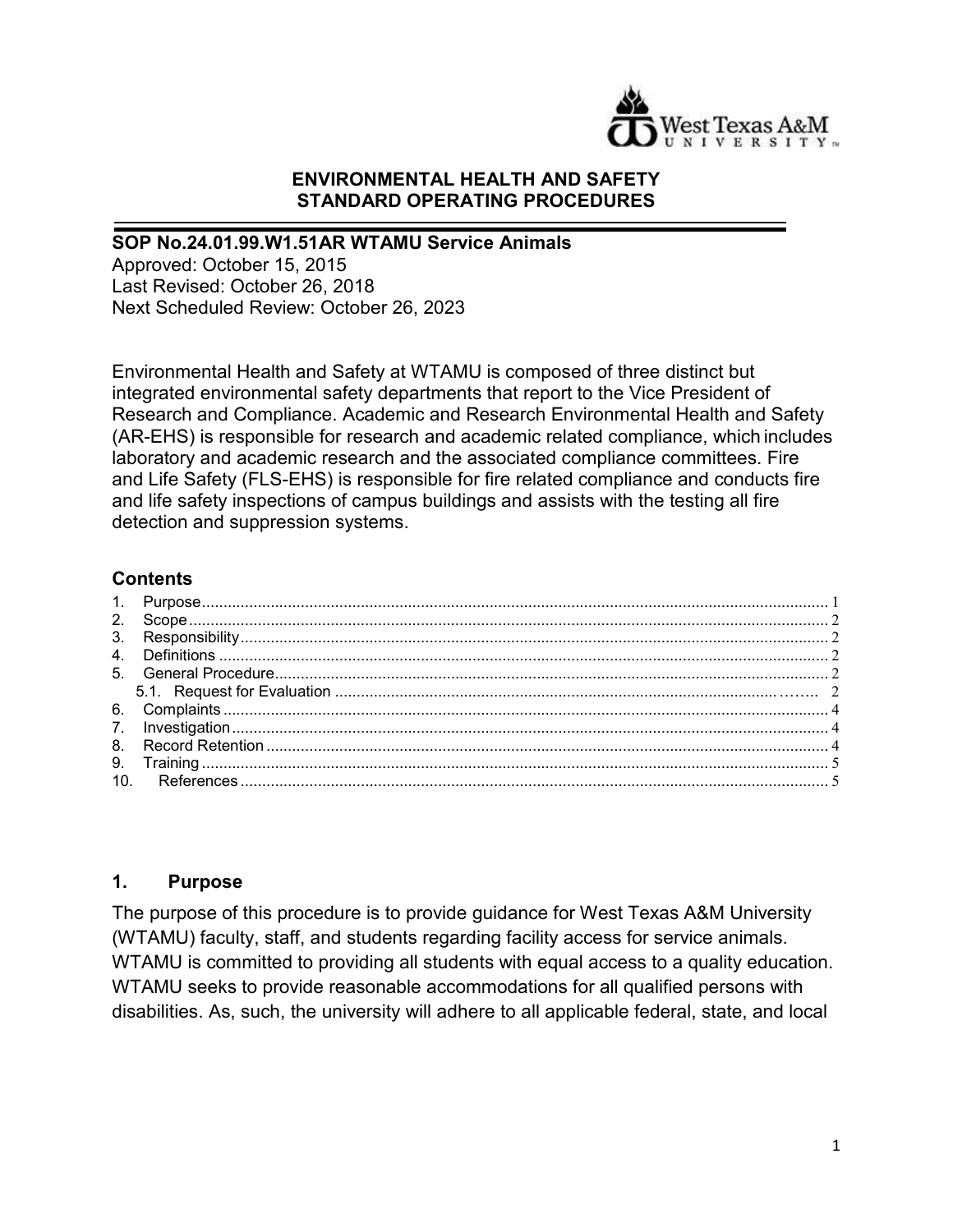laws, regulations, and guidelines with respect to providing reasonable accommodations as required.

# <span id="page-1-0"></span>**2. Scope**

This procedure applies to all facilities owned or operated by WTAMU. All departments are required to follow the service animals procedures described in this document.

# <span id="page-1-1"></span>**3. Responsibility**

This document applies to all persons accessing facilities owned or operated by WTAMU. All faculty, staff, students, and university visitors and guests must adhere to the procedures outlined in this document.

# <span id="page-1-2"></span>**4. Definitions**

The words and terms in this document shall have the meanings described in Title II of the American with Disabilities Act (ADA) unless the context clearly indicates otherwise.

# <span id="page-1-3"></span>**5. General Procedure**

In accordance with Title II of the ADA, a service animal is allowed to accompany its handler into WTAMU facilities. However, WTAMU is committed to providing a safe learning and working environment that is free from recognized hazards which are likely to cause harm. As such, WTAMU may exclude service animals from certain facilities based upon known and expected health and safety hazards. In the event that a service animal is excluded from a facility, WTAMU will make reasonable accommodations so that the individual with a disability has the opportunity to access the facility without the service animal. Service animal exclusions are reviewed on a case by case basis as outlined in Section 5.1 of this procedure.

# <span id="page-1-4"></span>5.1. Request for Evaluation

All WTAMU teaching and research laboratories require an evaluation prior to allowing service animal access. Any WTAMU faculty, staff, or student may initiate a facility evaluation for a service animal or a service animal in training.

- a. To initiate a facility evaluation, contact Environmental Health and Safety (EHS) at 651-2270 or 651-2740.
- b. EHS may ask two questions.
	- 1. Is the service animal required because of a disability?
	- 2. What task(s) or work related to the disability has the service animal been trained to carry out?
- c. EHS will schedule a meeting that must include at a minimum:
	- 1. The person with a disability.
	- 2. The primary investigator or lab manager of the facility being evaluated.
	- 3. EHS.
- d. During the meeting required under 5.1.c, the following items must be identified and discussed with the person with a disability: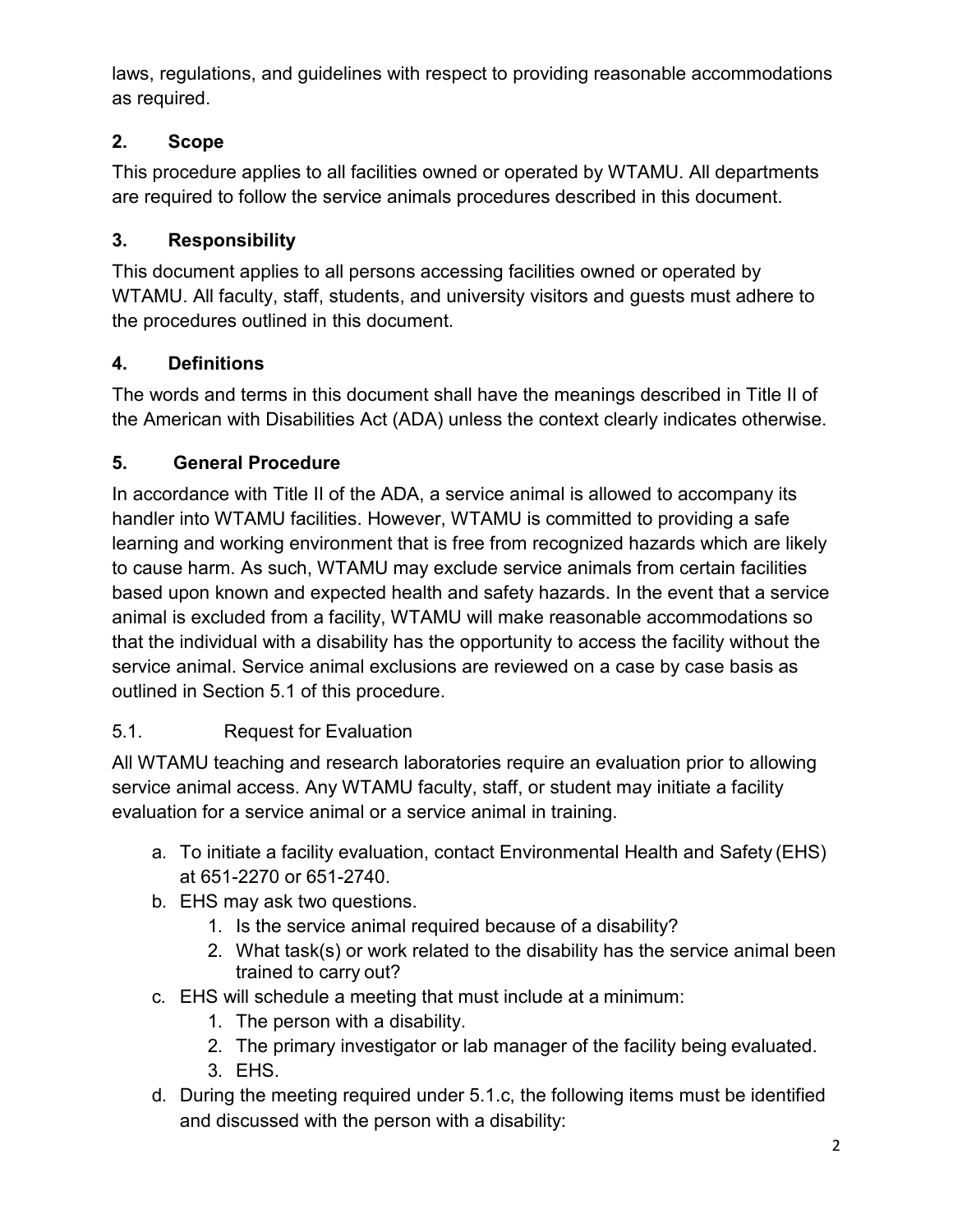- 1. The known and expected health and safety hazards of the facility being evaluated. Personnel must consider all students and instructors who will simultaneously occupy the facility, as well as the person with a disability and the service animal.
	- (a) Factors to consider include:
		- i. Chemical hazards.
			- a. Heavier than air gasses and vapors.
			- b. Corrosives.
			- c. Flammables.
			- d. Explosives.
			- e. Poisons.

Remember, animals bathe with their mouths. The risk of chemical ingestion is greater than that of a human.

- ii. Physical hazards.
	- a. Mechanical.
		- i. Broken glass on floor.
		- ii. High speed equipment.
		- iii. Falling objects.
		- b. Thermal.
		- c. Electrical.
		- d. Vibration.
		- e. Noise.
		- f. Heights.
		- g. Pressure.
- iii. Radiological hazards.
- iv. Biological hazards.
- v. Facility design.
- vi. Emergency procedures.
	- a. Building evacuation.
	- b. Shelter in place.
	- c. Actions to take in the event the person with a disability becomes incapacitated or unresponsive.
		- i. It is recommended (not required) that the person with a disability registers with Student Disability Services so that emergency contact information is readily accessible. Employees may contact HR.
- 2. Reasonable accommodations that could be made to allow service animal access.
	- (a) Responsible parties, typically the student or employee with the disability, for providing necessary items.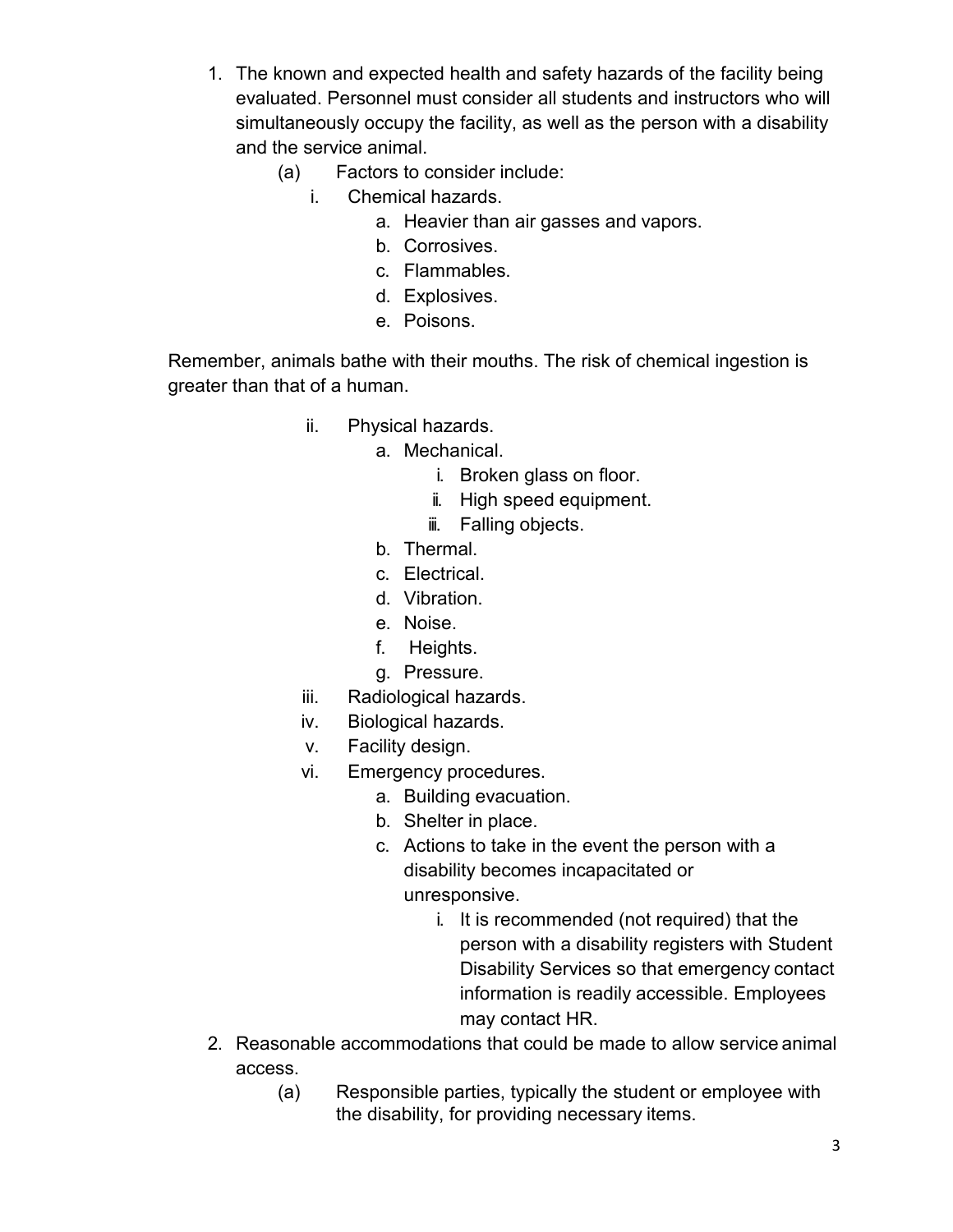- i. Personal protective Equipment for the service animal.
	- a. Paw protection.
	- b. Skin protection.
	- c. Eye protection.
- ii. Physical barriers.
	- a. Mats.
	- b. Shields.
- e. If the health and safety hazards can be reduced to acceptable levels through reasonable accommodations and the person with a disability accepts both the accommodations and the remaining level of risk, a formal letter shall bedrafted which outlines the items discussed under 5.1.d. of this procedure.
	- 1. The letter must be signed by the person with a disability, the PI, and EHS.
	- 2. See Appendix A for letter template.

## <span id="page-3-0"></span>**6. Complaints**

Individuals who wish to file a complaint regarding a department or member of the WTAMU community regarding service animal access should make every effort to resolve the issue. Students should attempt an informal resolution by interacting directly with the individual(s) involved or with the first-line supervisor of the individual, department, or office. If satisfactory resolutions are not reached through this informal interaction, students should go to disability services and employees to HR for resolution.

### <span id="page-3-1"></span>**7. Investigation**

This SOP is effective upon the date of approval and is subject to periodic review and revision.

### <span id="page-3-2"></span>**8. Record Retention**

No official state records may be destroyed without permission from the Texas State Library as outlined in [Texas Government Code, Section 441.187](http://www.statutes.legis.state.tx.us/?link=GV) and [13 Texas](http://info.sos.state.tx.us/pls/pub/readtac%24ext.TacPage?sl=R&app=9&p_dir&p_rloc&p_tloc&p_ploc&pg=1&p_tac&ti=13&pt=1&ch=6&rl=7U) [Administrative Code, Title 13, Part 1, Chapter 6, Subchapter A, Rule 6.7.](http://info.sos.state.tx.us/pls/pub/readtac%24ext.TacPage?sl=R&app=9&p_dir&p_rloc&p_tloc&p_ploc&pg=1&p_tac&ti=13&pt=1&ch=6&rl=7U) The Texas State Library certifies Agency retention schedules as a means of granting permission to destroy official state records.

West Texas A&M University Records Retention Schedule is certified by the Texas State Library and Archives Commission. West Texas A&M University Environmental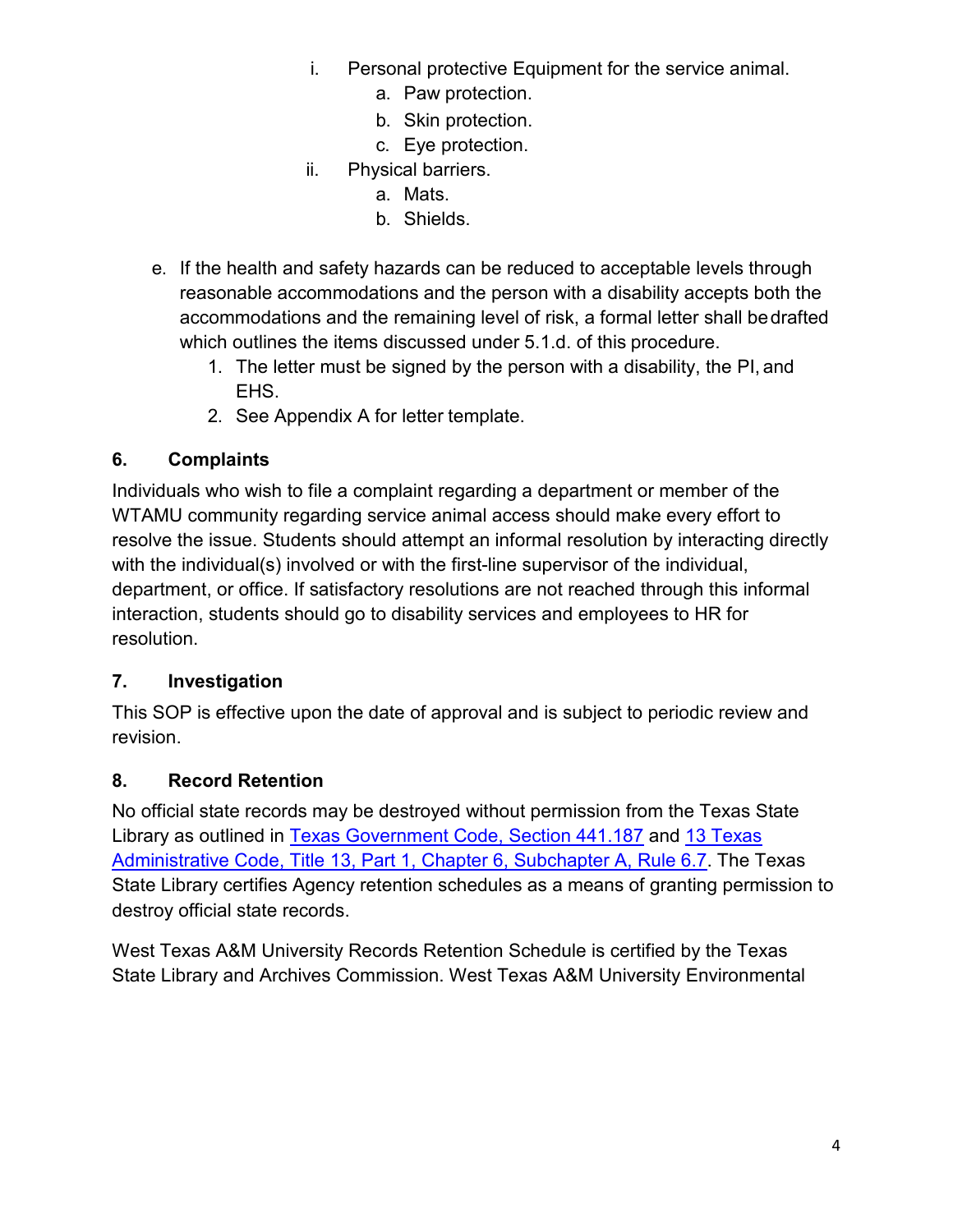Health and Safety will follow [Texas A&M University Records Retention Schedule](http://www.wtamu.edu/webres/File/Risk%20Management/System-Records-Retention-Schedule-Dec2012.pdf) as stated in the Standard Operating Procedure [61.99.01.W0.01 Records Management.](http://www.wtamu.edu/webres/File/Risk%20Management/61.99.01.W0.01_PROCEDURE_Records%20Management_FINAL%20SIGNED.pdf) All official state records (paper, microform, electronic, or any other media) must be retained for the minimum period designated.

## <span id="page-4-0"></span>**9. Training**

West Texas A&M University Environmental Health and Safety will follow the Texas A&M University System Policy [33.05.02 Required Employee Training.](http://policies.tamus.edu/33-05-02.pdf) Staff and faculty whose required training is delinquent more than 90 days will have their access to the Internet terminated until all trainings are completed. Only Blackboard and Single Signon will be accessible. Internet access will be restored once training has been completed. Student workers whose required training is delinquent more than 90 days will need to be terminated by their manager through Student Employment.

### <span id="page-4-1"></span>**10. References**

28 CFR Part 35, Subpart A

# **Contact Office**

WTAMU Environmental Health and Safety (806) 651-2270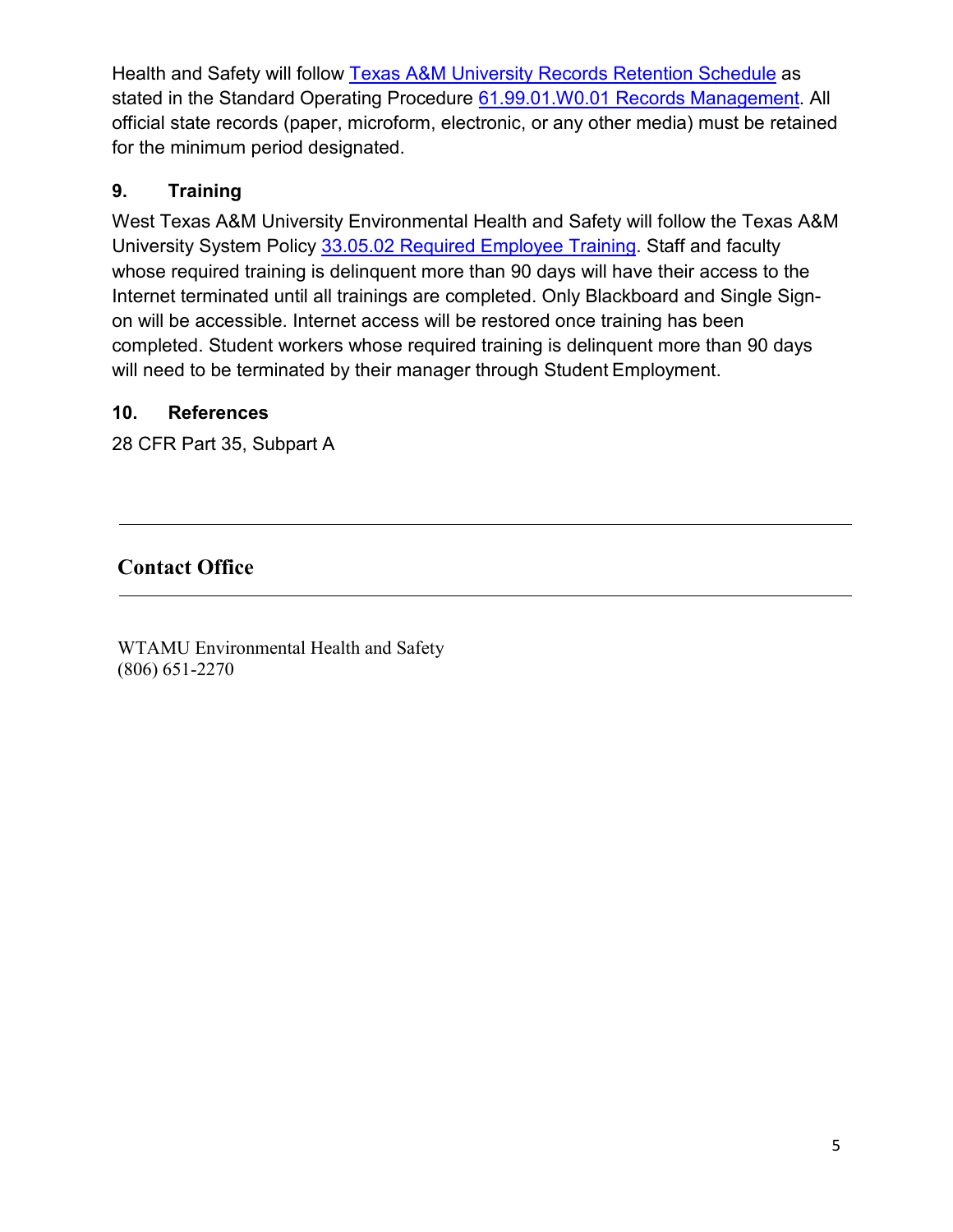## **Appendix**

## **Waiver for (Service Animal Name), Regarding Entry into (Facility Name, Ex: Chemistry Laboratory) for (Semester, Ex: Fall 2015).**

West Texas A&M University (WTAMU) is committed to providing all students with equal access to a quality education. WTAMU seeks to provide reasonable accommodations for all qualified persons with disabilities. This University will adhere to all applicable federal, state and local laws, regulations and guidelines with respect to providing reasonable accommodations as required to afford equal educational opportunity. It is the student's responsibility to register with Student Disability Services (SDS) and to contact faculty members in a timely fashion to arrange for suitable accommodations. The SDS Office is located in the Student Success Center, CC 106 and their phone number is 806-651-2335.

On (Date), a meeting was held with (Name of person with a disability) regarding authorization of a service animal, (Animal Name), into (facility). The following university personnel attended the meeting:

(Name) – Title, Ex: Primary Investigator

(Name) – Title

Etc.

The purpose of the meeting was to discuss the potential safety concerns related to a service animal in (facility) and to provide suitable accommodations for (facility) entry for (Animal Name). During this meeting, it was determined that the following measures will be followed:

- Outline specific procedures and accommodations agreed upon during the meeting and the hazards mitigated by each procedure and accommodation.
- Include responsible parties for each procedure and accommodation.
- Example 1: Name is to provide paw protection for Animal Name which must be worn immediately prior to laboratory entry and removed immediately upon exit.
- Example 2: PI Name is to provide a mat at the location where the service animal will be positioned to act as a barrier between the floor and the service animal.
- All parties are encouraged to contact EHS with any questions or concerns that may arise.